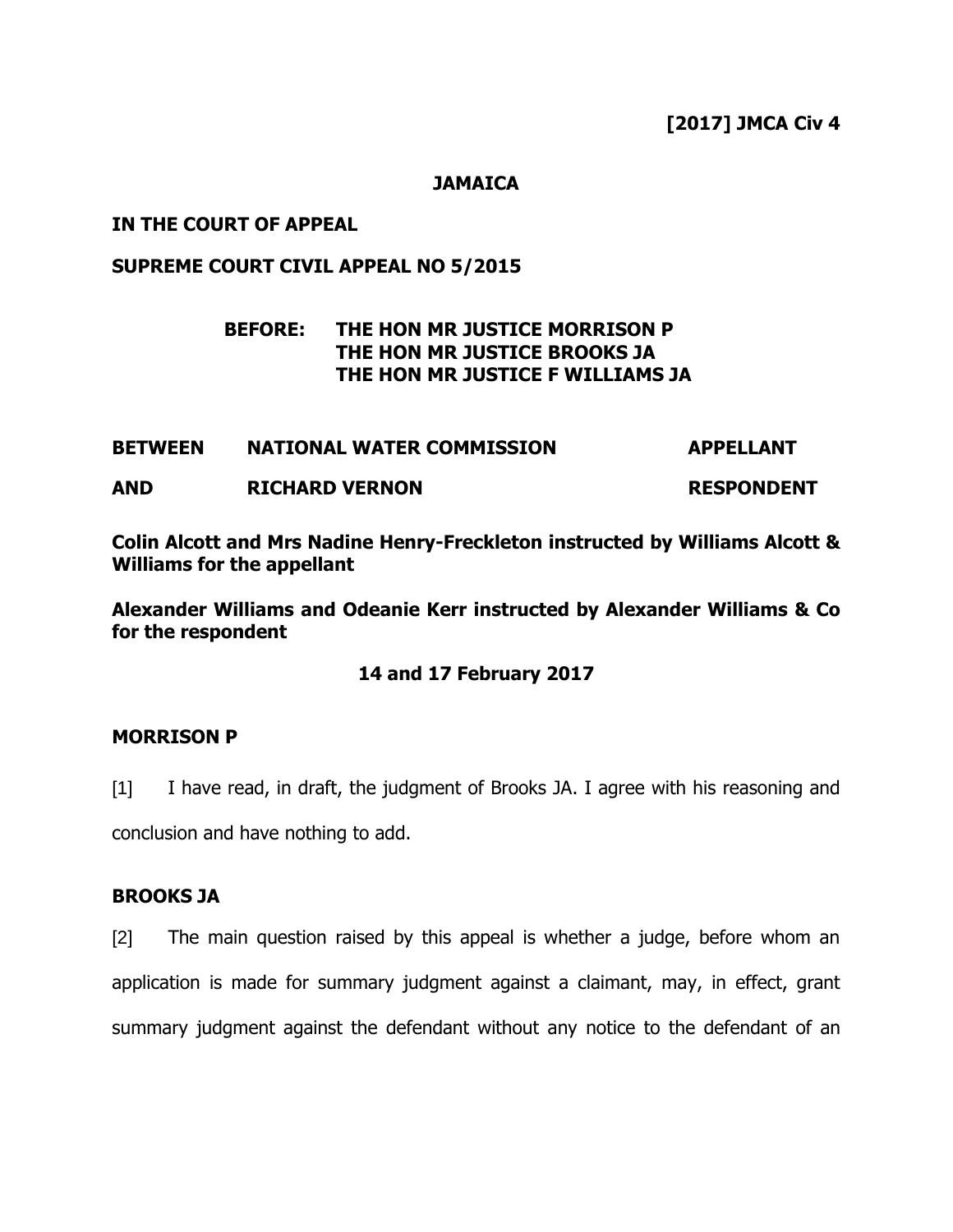application for such an order, and without having given notice to the defendant that he, the judge, was minded to grant such an order.

[3] That was in effect what occurred when National Water Commission (NWC) appeared before a judge of the Supreme Court, in June 2013, to prosecute its application for summary judgment against Mr Richard Vernon, who had filed a claim against it. NWC sought, as an alternative, an order that Mr Vernon's claim be struck out. Mr Vernon resisted NWC's application but did not file any application, in that regard, of his own.

[4] The learned judge heard the application and reserved his decision. On 25 September 2014, he made a ruling in which he dismissed the application for summary judgment, dismissed the application to strike out the claim and ordered that a "hearing be set for the assessment of damages" to be awarded against NWC. Curiously, the learned judge did not make an explicit order concerning judgment for Mr Vernon. It may be supposed, however, that he intended for Mr Vernon to have had summary judgment against NWC with damages to be assessed.

#### **Mr Vernon's claim**

[5] Mr Vernon filed his claim against NWC in February 2013. In it, he claimed damages for trespass and an injunction to prevent NWC from entering his land to use a water pump and pump house that were located on the land. The pump house was on the land when he acquired title to the property in 2003.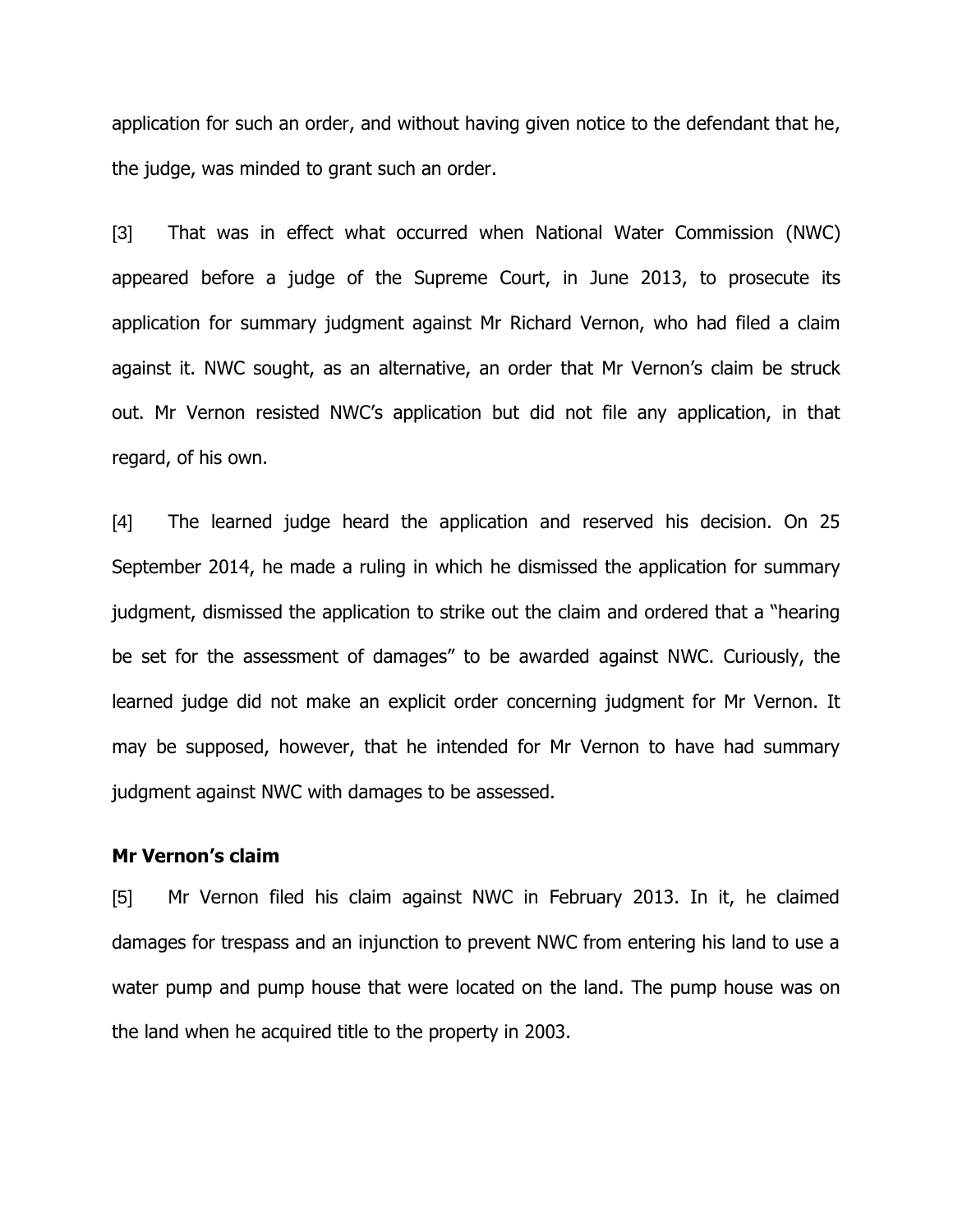[6] Mr Vernon subsequently filed an application for an interim injunction preventing NWC from entering on the land until the claim had been determined. He filed an affidavit in support of the application.

#### **NWC's defence**

[7] NWC's defence was that it was in possession of the pump house from 1980; that is long before Mr Vernon acquired his title to the property. According to NWC, it had acquired a possessory title to the property by the time Mr Vernon came into the picture and he took his title with actual notice of and subject to NWC's possession and ownership. NWC relied on the fact that the pump house was in place when Mr Vernon had entered into an agreement to purchase the land. His attorneys-at-law had even written to the vendor's attorneys-at-law asking about the pump house and whether its status would affect the purchase price or the land area being transferred.

[8] NWC, in addition to that defence, also relied on the fact that, in 2012, the Minister of Government responsible for water and land had declared the land necessary for use for a public purpose. The declaration was made in accordance with the Minister's powers under the Land Acquisition Act.

[9] It was on these bases that NWC filed its application that came before the learned judge. NWC's application came on before the learned judge at the same time as Mr Vernon's application. The affidavits filed in support of the respective applications set out the factual circumstances on which each party sought to rely. Mr Vernon, however, withdrew his application, and only NWC's was heard.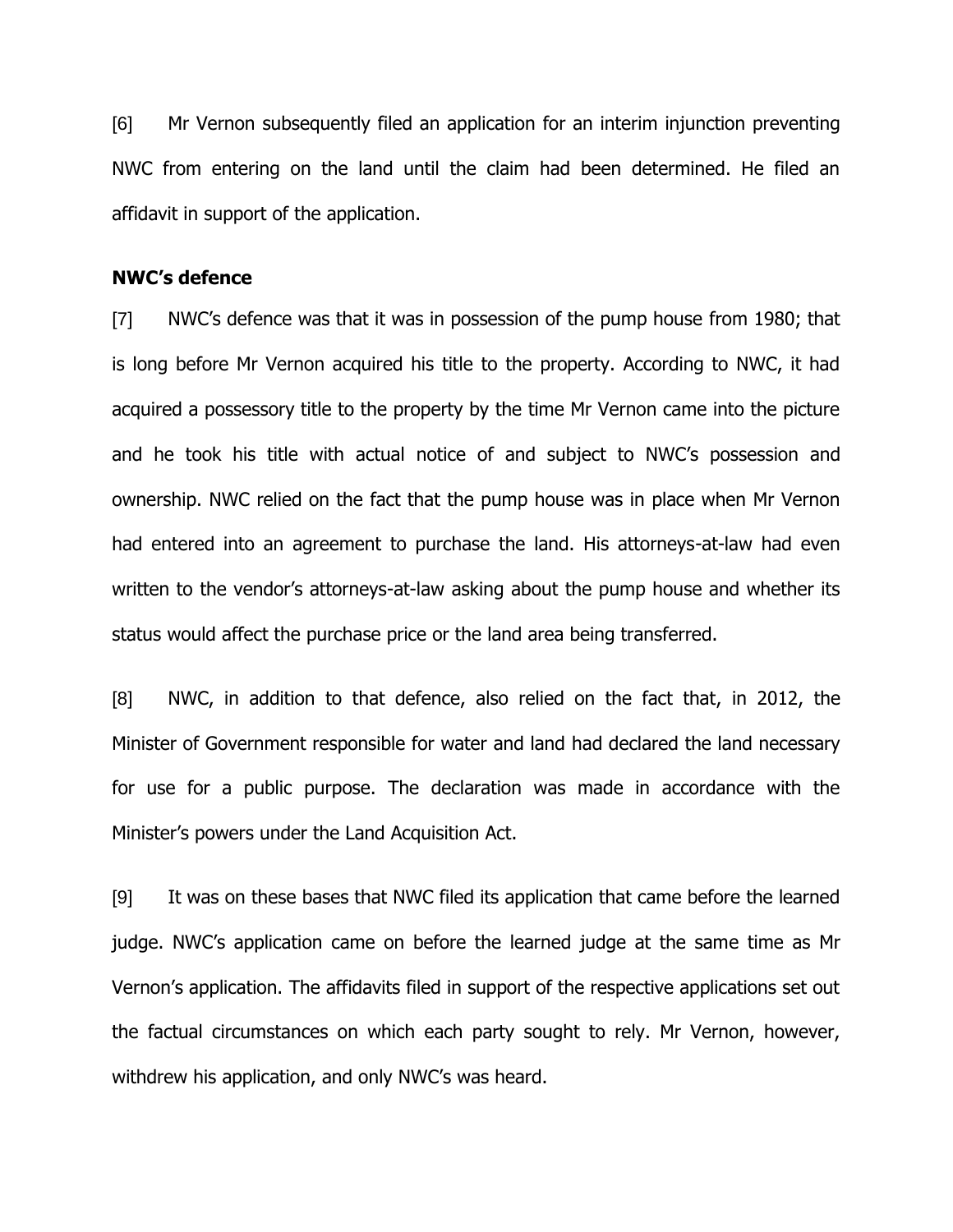#### **The learned judge's decision**

[10] In his written reasons for judgment, the learned judge carried out an assessment of the law in respect of summary judgement, prescriptive rights, adverse possession and the provisions of the Land Acquisition Act. He assessed the competing claims against the background of the law as he found it and decided:

- a. NWC would not be able to refute Mr Vernon's "chances of successfully proving that he had a single and exclusive possession of the land from 2003; nor that [NWC] did not have any physical control of the pump house, before 1996, 1980 and 1969" (paragraph 25);
- b. Mr Vernon would be able to show that NWC trespassed on his land (paragraph 25);
- c. Mr Vernon could "successfully resist [NWC's] claim under either the Limitation Act or the [Prescription Act]" (paragraph 25);
- d. Mr Vernon "would be entitled to damages for trespass for the [period 1969-2003]" (paragraph 27);
- e. there is no notice under the Land Acquisition Act that vests the land in NWC and therefore "there was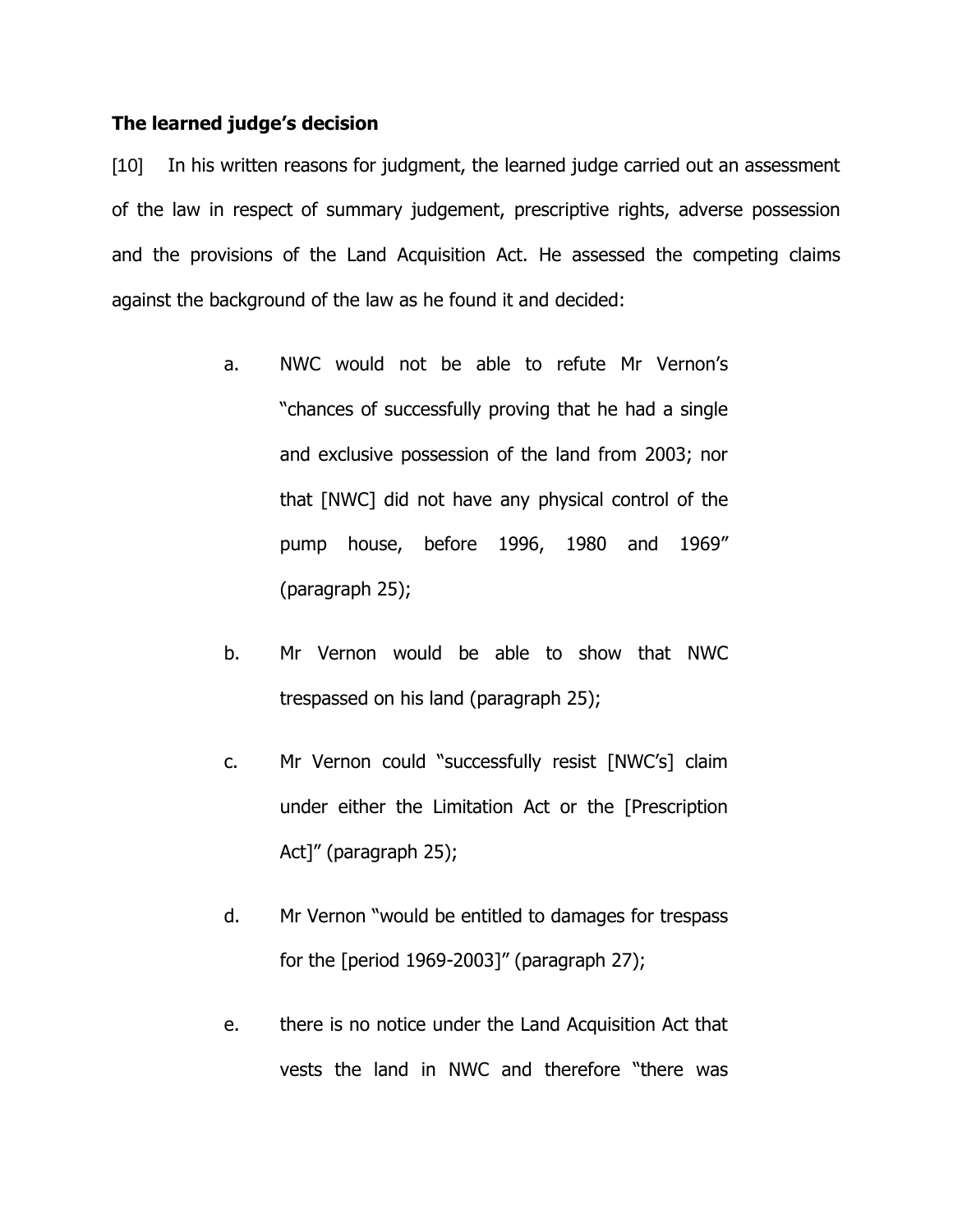trespass to [Mr Vernon's] land since he acquired it in 2003…he was [therefore] entitled to damages for trespass" (paragraph 33);

f. "[t]he quantum of damages should be set for hearing for an entitlement of damages" (paragraph 33).

# **The appeal**

[11] NWC contends that the learned judge erred in a number of respects. Mr Alcott, on its behalf, argued, in essence, that:

- a. the learned judge "failed to recognize that there was no application before [him] to strike out [NWC's] Defence and/or for Summary Judgement against [NWC]";
- b. if the learned judge "was endeavouring to determine the contested issues of facts joined on the pleadings… [NWC should have been] given a right to be heard before the Learned Judge undertook the unilateral course of action [of making the orders that he did];
- c. the learned judge erred in deciding issues of fact relating to whether or not NWC had acquired a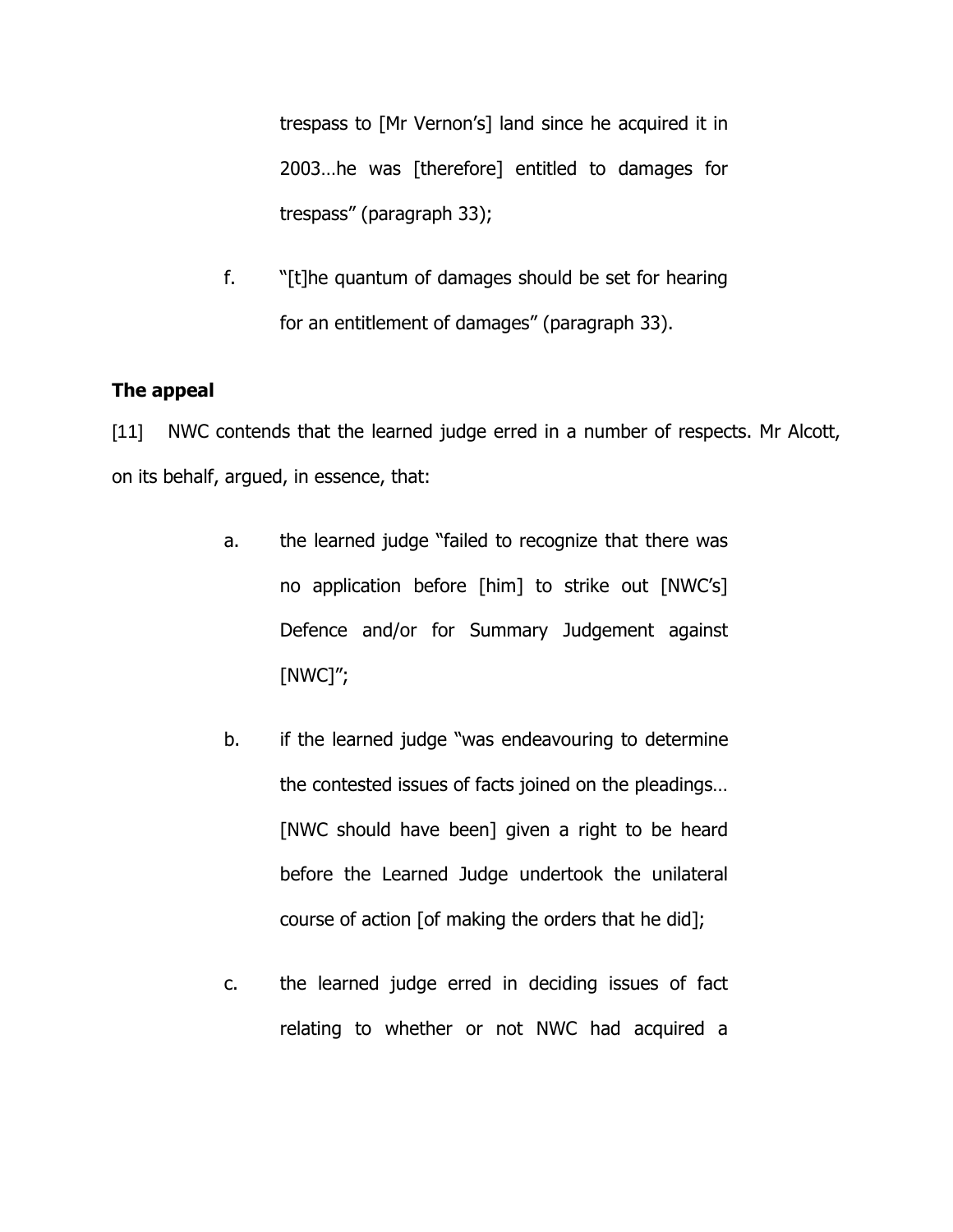possessory title to the land on which the pump house is situated;

- d. the evidence before the learned judge was insufficient for him to have decided the issues concerning either or both the Limitation of Actions Act and the Prescription Act;
- e. the learned judge failed to appreciate the import or the procedure required under the Land Acquisition Act and how they affected the claim for trespass.

[12] Learned counsel for NWC argued that the learned judge usurped the province of a trial judge. He contended that the learned judge made decisions based on contested issues of fact. The decision was, therefore, he submitted, made in breach of the provisions of the Civil Procedure Rules (CPR) and the overriding objective, and should, consequently, be set aside. He cited, among others, the case of **Marvalyn Taylor-Wright v Sagicor Bank Jamaica Limited** [2016] JMCA Civ 38, as being in support of his submissions.

[13] Mr Alcott submitted that based on the matters that were raised in the submissions, the appeal ought to be allowed and the judgment and orders of the learned judge set aside. Learned counsel further submitted that the case should be set for a case management conference to be held and for a trial date to be fixed at that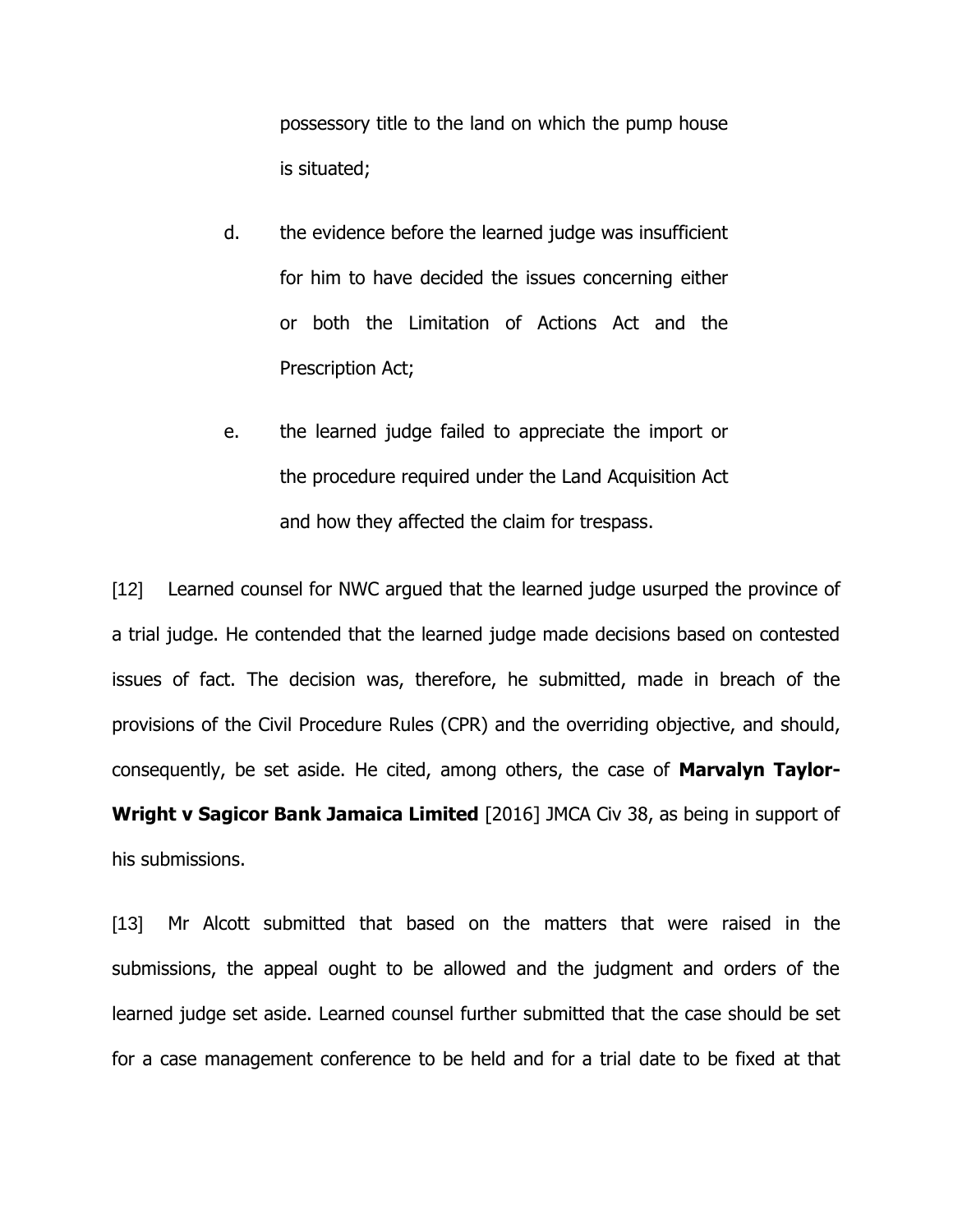case management conference. It is at a trial, based on admissible evidence, Mr Alcott argued, that the issues should be resolved.

#### **Mr Vernon's response**

[14] Mr Williams, on behalf of Mr Vernon, supported the learned judge's approach and decision. Learned counsel submitted that the learned judge was entitled, under the provisions of rule 15.6 of the CPR, to enter summary judgment for Mr Vernon. Learned counsel also relied on rule 26.2 of the CPR but placed less emphasis on that rule. He contended that the learned judge's approach was entirely consistent with the overriding objective. That objective, Mr Williams submitted, required that cases should be dealt with fairly, expeditiously and with a view to saving unnecessary expense.

[15] On learned counsel's submissions, where, as in this case, an application for summary judgment is brought before the Supreme Court, the court has both specific and general powers to manage that case so as to achieve the overriding objective. The court, he argued, was entitled to act on its own initiative, in the absence of any specific application by any of the parties. The court was also seised of the powers afforded to it in relation to applications for summary judgment.

[16] On the issue of the evidence, learned counsel submitted that there was clear authority for the court to proceed to decide matters where the documentary evidence enabled it to do so. He cited **ED & F Man Liquid Products Ltd v Patel and another** [2003] EWCA Civ 472; [2003] All ER (D) 75 (Apr) in support of his submission on this point. Mr Williams argued that the contemporary correspondence between the parties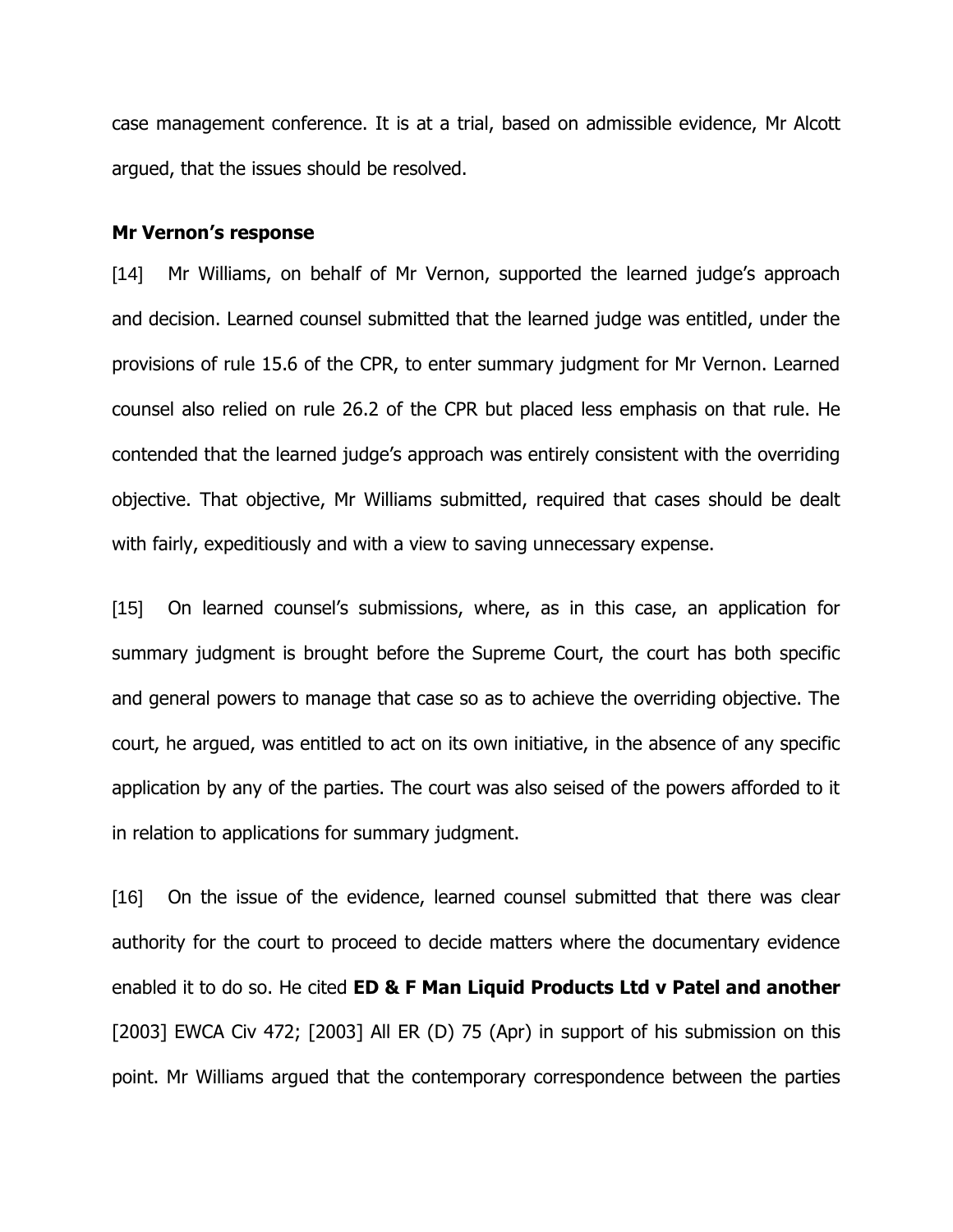showed that NWC could not have been in possession of the land prior to 2003. At best, he submitted, the "evidence before the learned Judge was that [NWC] never exercised custody and control of the land, but merely to use a pre-existing pump house from time to time" (page 20 of the written submissions).

[17] The law, learned counsel also submitted, also supported the learned judge's position that NWC had not acquired a possessory title to the land. The logical extension to such a finding, based on learned counsel's submission, was that Mr Vernon was entitled to treat NWC as a trespasser.

[18] As far as the operation of the Land Acquisition Act was concerned, learned counsel submitted that whereas the Commissioner of Lands may have been entitled to possession of the land pursuant to the Minister's declaration, there was no evidence that supported any claim by NWC to possession of the property.

[19] Based on all the principles of law and the evidence that were before him, Mr Williams submitted, the rulings by the learned judge were inevitable and therefore the appeal ought to be dismissed.

#### **The analysis**

[20] Although the submissions from counsel on both sides were wide-ranging and covered both procedural and substantive points of law, the appeal must be determined on a very narrow procedural issue, namely that which was identified in the first paragraph of this opinion. It is understood, however, that this court will not disturb an exercise of discretion by judges at first instance unless they have misapplied the law or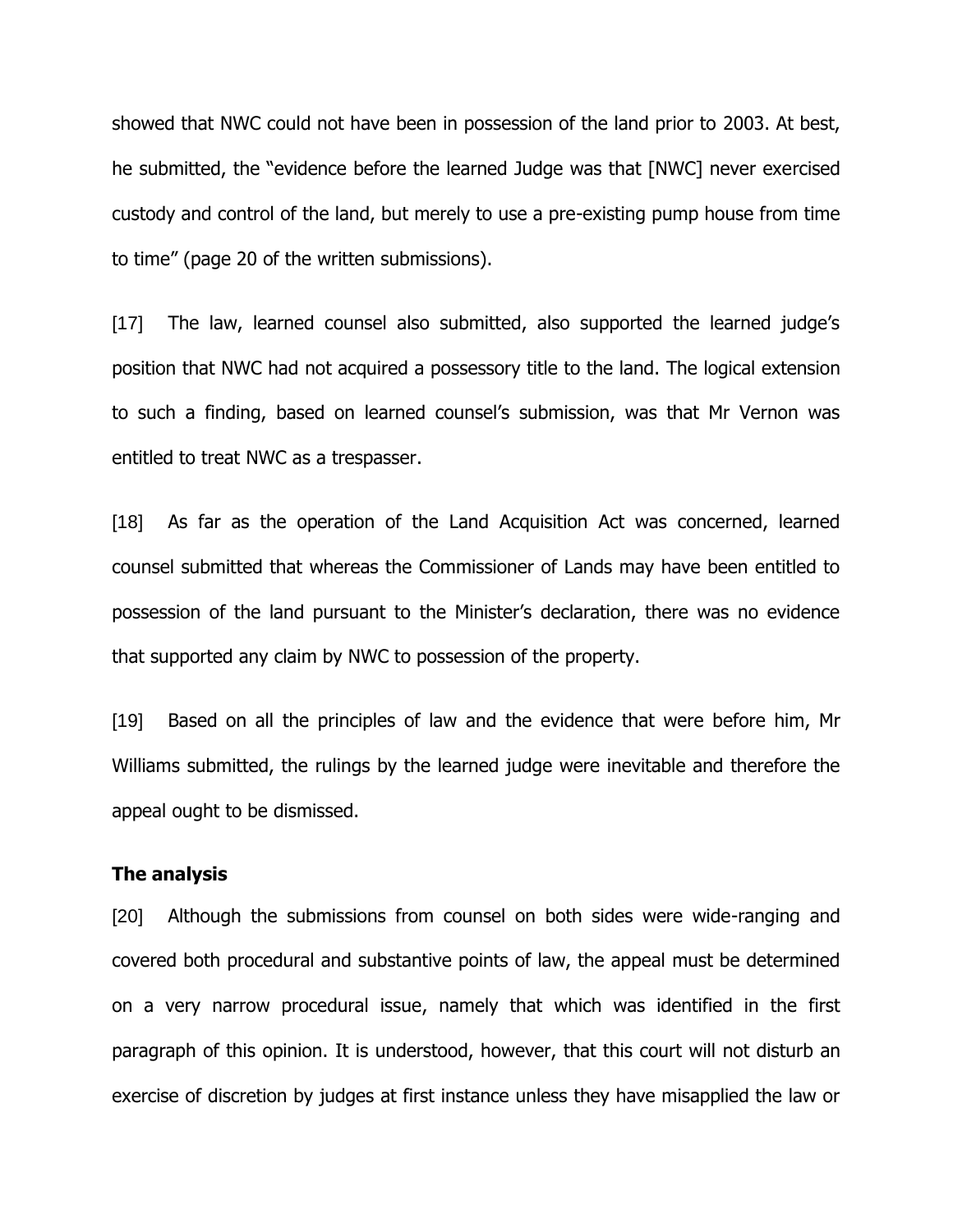taken factors into account where they were not entitled to do so (see **Hadmor Productions Ltd and others v Hamilton and others** [1982] 1 All ER 1042, at page 1046).

[21] In this case, there are two main difficulties with the approach taken by the learned judge. Firstly, he made a decision, based on his own initiative, but without giving notice to NWC that he intended to take an approach that was adverse to it. This was in breach of rule 26.2 of the CPR.

[22] Rule 26.2 speaks to the court's power to make orders of its own initiative. It states:

- "(1) Except where a rule or other enactment provides otherwise, the court may exercise its powers on an application or of its own initiative.
- (2) **Where the court proposes to make an order of its own initiative it must give any party likely to be affected a reasonable opportunity to make representations**.
- (3) Such opportunity may be to make representations orally, in writing, telephonically or by such other means as the court considers reasonable.
- (4) Where the court proposes
	- (a) to make an order of its own initiative; and
	- (b) to hold a hearing to decide whether to do so,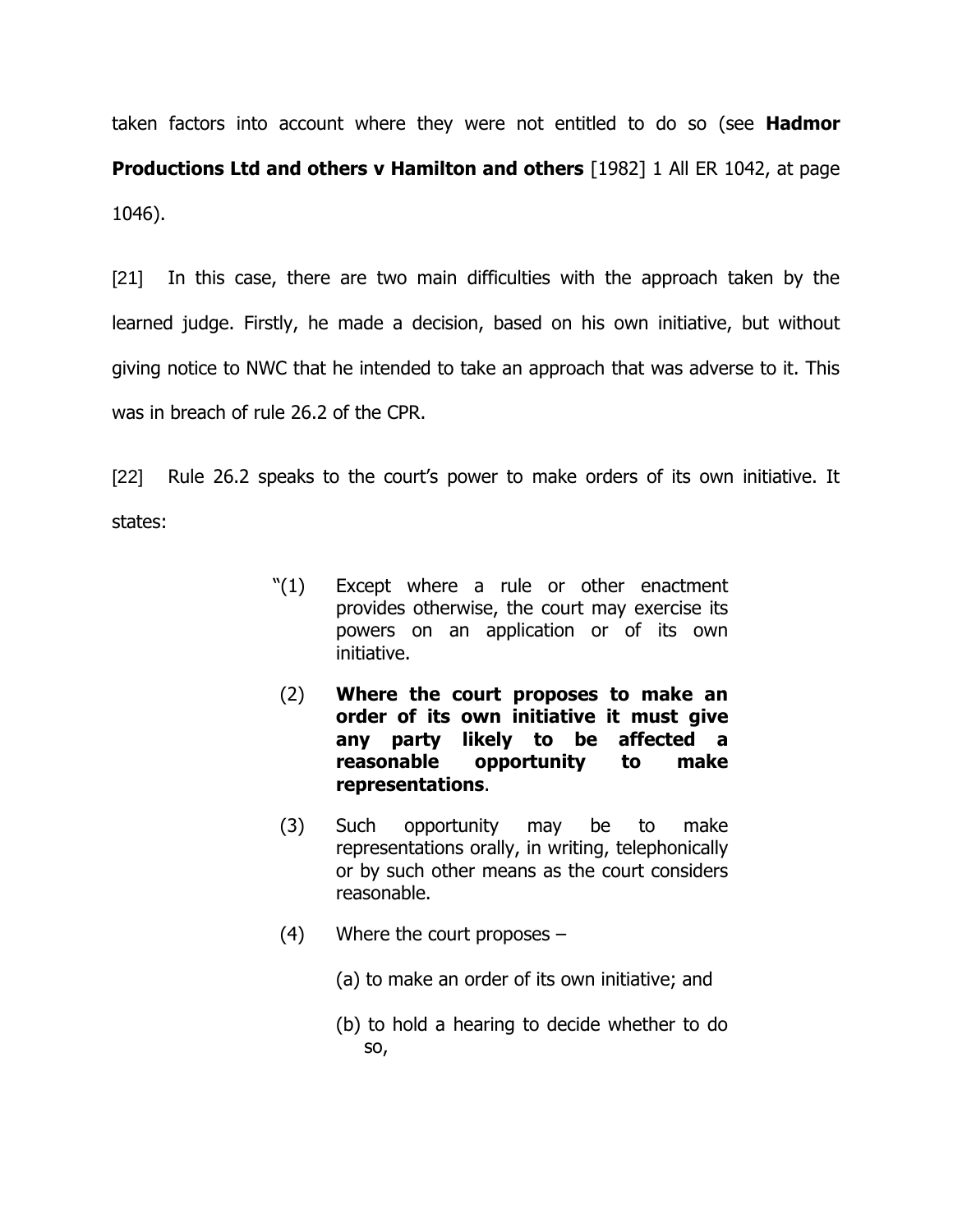**the registry must give each party likely to be affected by the order at least 7 days notice of the date, time and place of the hearing**." (Emphasis supplied)

[23] Whereas it may be said that NWC did have a hearing, in respect of which it had been given notice, and that it made representations at that hearing, it cannot be said that it attended that hearing and made submissions on the basis that the learned judge was considering taking a step which was adverse to its interest. Mr Williams quite candidly informed this court that he did not expect that outcome from NWC's application. In this sense, the spirit of the provisions of rule 26.4 was not followed.

[24] The other relevant rules are in Part 15 of the CPR. Rule 15.4 rule stipulates the procedure by which applications for summary judgment should be conducted. The rule states:

- $"(1)$  Except in the case of a counterclaim a claimant may not apply for summary judgment until the defendant against whom the application is made has filed an acknowledgment of service.
- (2) If a claimant applies for summary judgment before a defendant against whom the application has been made has filed a defence, that defendant's time for filing a defence is extended until 14 days after the hearing of the application.
- (3) Notice of an application for summary judgment must be served not less than 14 days before the date fixed for hearing the application.
- (4) The notice under paragraph (3) must identify the issues which it is proposed that the court should deal with at the hearing.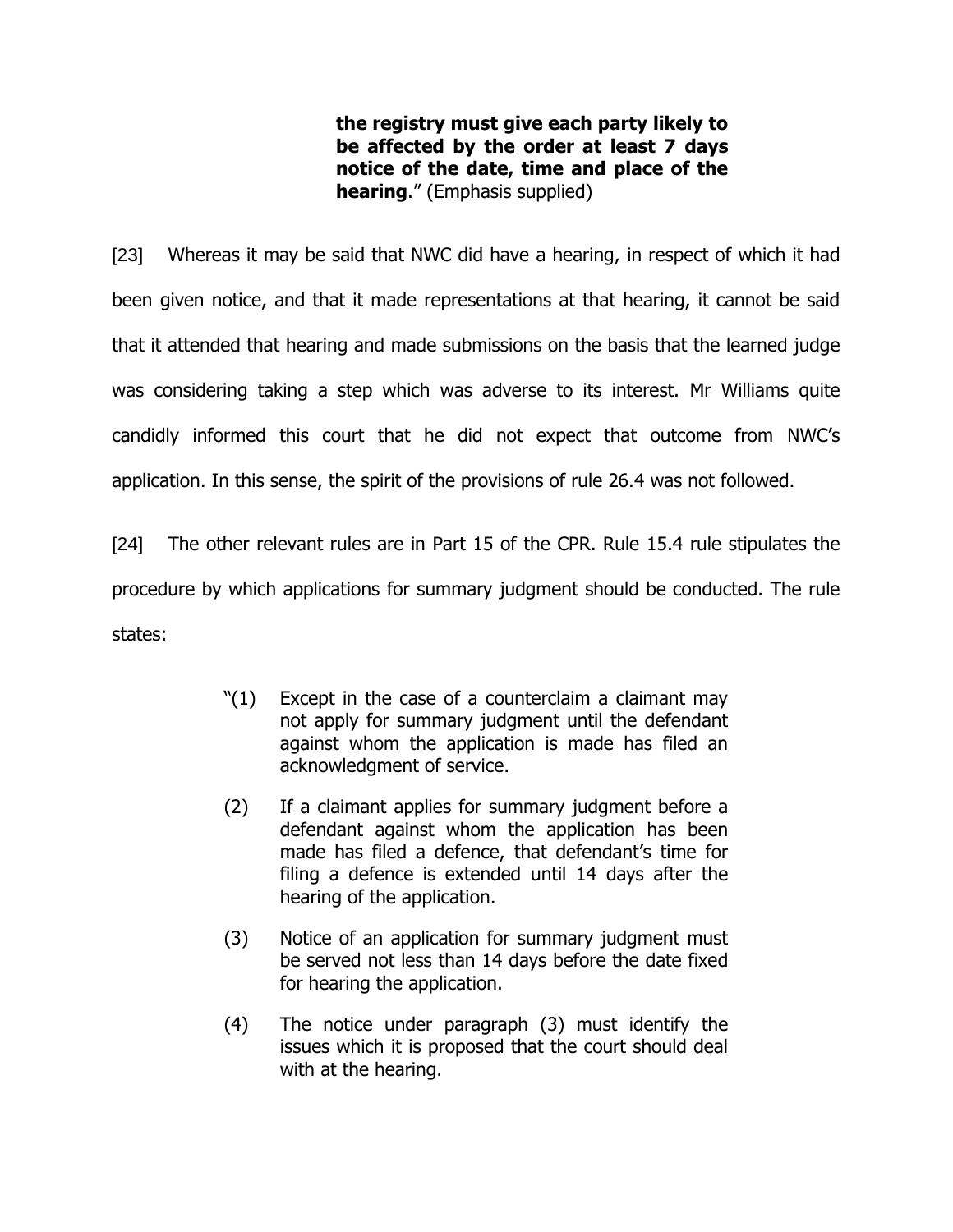#### (5) **The court may exercise its powers without such notice at any case management conference**.

(Part 11 contains general rules about applications.)" (Emphasis supplied)

 $[25]$  In association with that rule it will be noticed that rule 15.6(1) allows the judge who hears an application for summary judgment to, among other things, "(e) make such other order as may seem fit". Rule 15.6(3) states that where an application for summary judgment does not bring the claim to an end, the court must treat the hearing as a case management conference.

[26] Those rules do not, however, allow for the judge to make such an adverse ruling without notice of his intention so to do. Fairness required notice to be given to NWC.

[27] Having decided to refuse NWC's application, the learned judge was entitled to exercise his case management powers. He was, nonetheless, obliged to inform NWC of his inclination to give summary judgment against it and allow it to address him on the relevant points. Even if it could be held that NWC, having argued the matter extensively when it was pursuing its application before the learned judge, had had all the opportunity to address him that it could have wanted, there is a second difficulty with the learned judge's decision. It is that he decided the case on disputed issues of fact and without proper evidence in respect of those facts.

[28] It is well established that judges should not convert applications for summary judgment into mini-trials. The decision of **Swain v Hillman and another** [2001] 1 All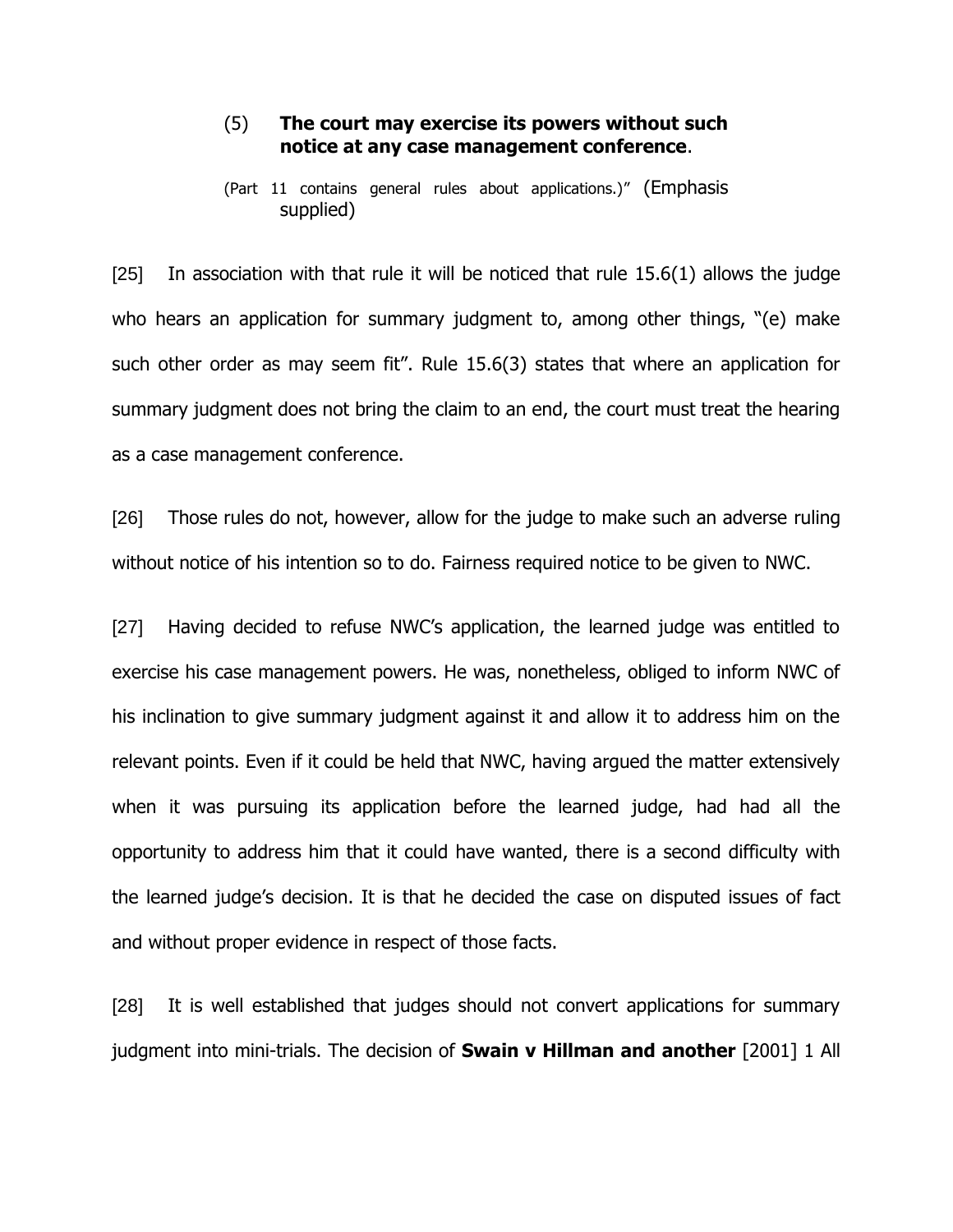ER 91 has been cited with approval in several judgments of this court. In that case Lord Woolf MR, stated at page 95:

> "...the proper disposal of an issue under Pt 24 [which is the equivalent of Part 15 of the CPR] does not involve the judge conducting a mini-trial, that is not the object of the provisions; it is to enable cases, where there is no real prospect of success either way, to be disposed of summarily."

[29] A fundamental plank on which the learned judge based his decision was that NWC was unable to establish that it was in possession of the pump house before 2003. That was an issue on which the parties held opposing positions in respect of the pleadings. NWC at paragraphs 1, 3 and 5 of its statement of defence, specifically stated that it was in possession of the land. It contended at paragraph 3 that its occupation was for a period sufficient to entitle it to claim the benefit of the Limitation of Actions Act and the Prescription Act.

[30] Unfortunately, the learned judge used letters written after 2003 to decide the issue of the occupation of the land by NWC. Those letters were written by persons who did not claim to be speaking from personal knowledge. Those circumstances distinguish the situation envisaged in **ED & F Man Liquid Products Ltd v Patel and another**. Their Lordships spoke of resolving the case based on contemporary documents. Although the less said about the evidence in this case is the better, it may be said that the documents exhibited to the affidavits in this case could not be said to have satisfied that requirement. In relying on them, the learned judge improperly usurped the trial procedure. Those were issues of fact which were to be aired at a trial, or at earliest,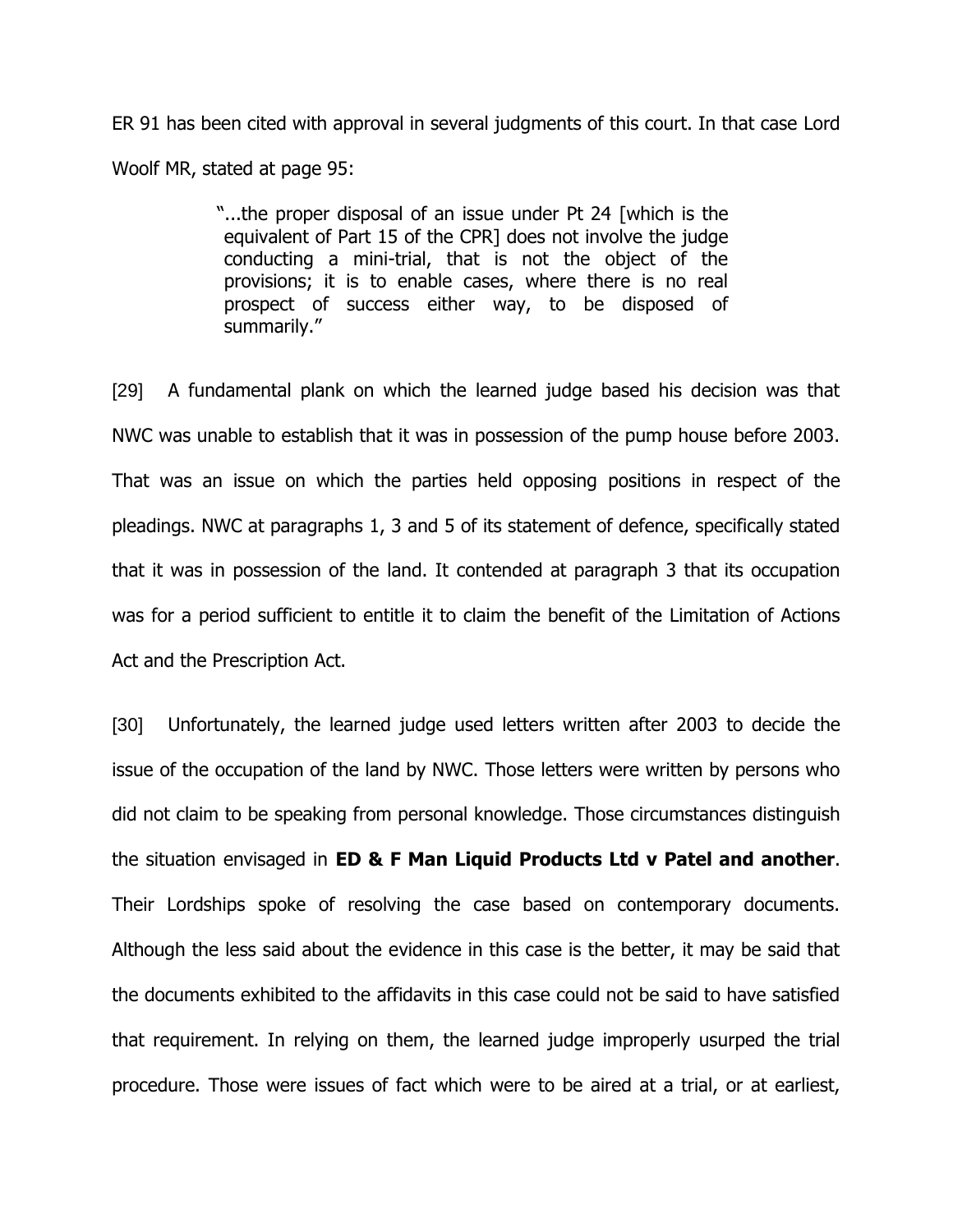after witness statements had been tendered in preparation for trial. The learned judge did not exercise his discretion in accordance with the principles set out in **Swain v Hillman**.

[31] The words of Judge LJ in **Swain v Hillman** also give guidance in this area. He said, in part, at page 96:

> "To give summary judgment against a litigant on papers without permitting him to advance his case before the hearing is a serious step."

The learned judge took that serious step without allowing NWC an opportunity to convince him to resile from that inclination. He also took that step based on evidence, which may not have been accurate, or even properly admissible for those purposes.

[32] Based on this reasoning, it must be held that the learned judge did err in granting summary judgment to Mr Vernon. The judgment and orders should be set aside and the case set for mediation and, if necessary, a case management conference. It would seem, however, that bearing in mind the steps taken under the Land Acquisition Act, that a serious effort should be made to resolve the claim through mediation.

#### **Costs**

[33] It is noted that the learned judge did not, however, make an order for costs. Where an appeal, such as this is allowed, costs would be awarded to the appellant both in respect of the appeal and in the court below. The submissions by Mr Alcott in the appeal suggest that NWC's applications before the learned judge should have failed and